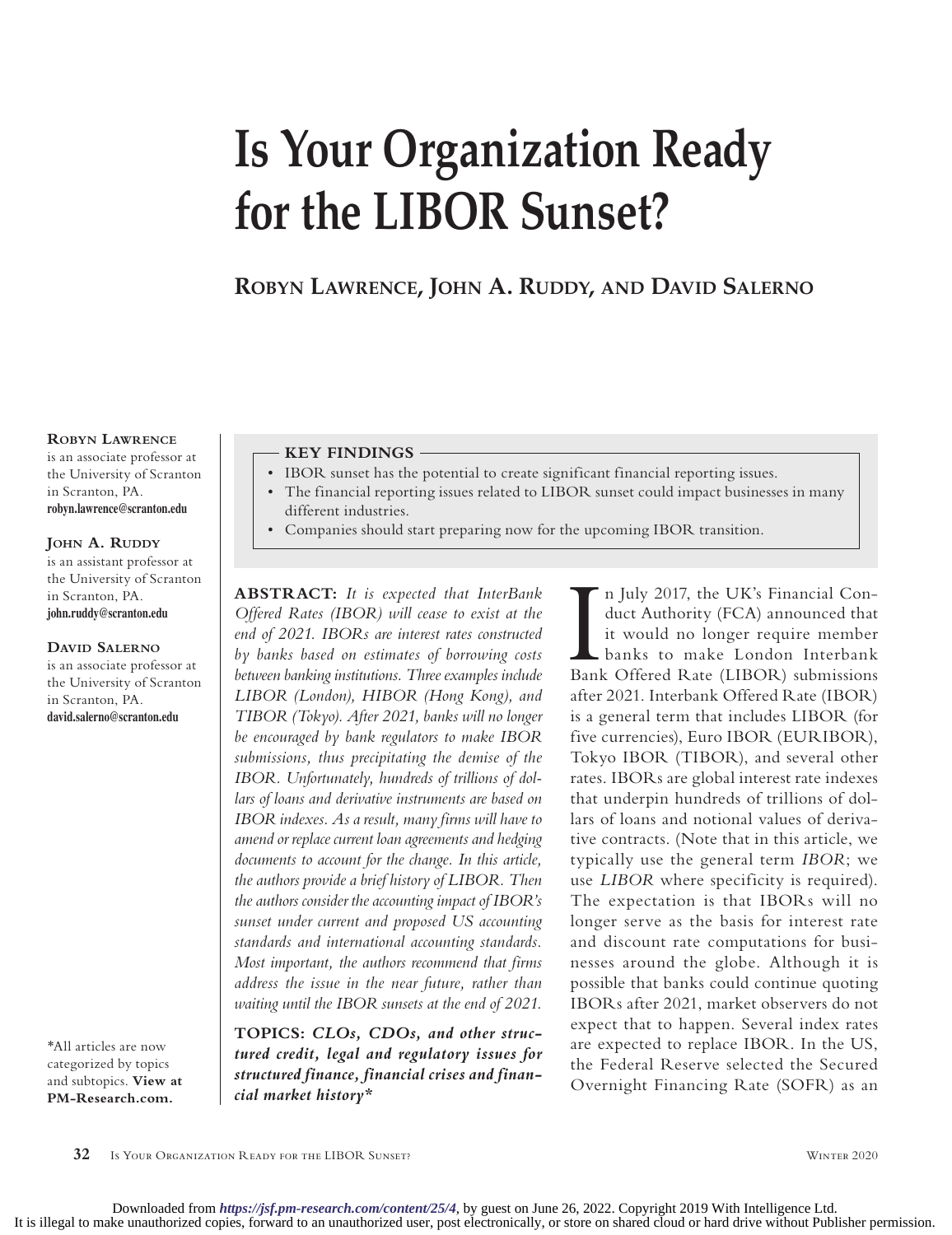alternative to LIBOR. In the UK, industry groups and regulators have recommended the Sterling Overnight Interbank Average Rate (SONIA). For Switzerland, it is Swiss Average Rate Overnight (SARON). The industry expects replacement indexes for other IBORs too. During an industry group presentation, the Federal Reserve's Michael Held referred to the IBOR transition as one of the leading fixed-income market developments (Held 2019).

Businesses around the globe have been attempting to determine the impact of the IBOR transitions to alternate, nearly risk-free reference rates. The issue is pervasive, as businesses have funding, hedging, or risk management activities that are tied to one or more IBOR indexes. Each business must determine what is going to happen to its contracts once IBOR goes away. That is why LIBOR has been referred to as the world's most important number. Its pervasive use as a reference rate in loan and hedging contracts is why the Alternative Reference Rate Committee (ARRC) in the US stated that the LIBOR transition is a key financial stability risk (Held 2019).

As background, LIBOR originated in 1969 and represents the average interest rate that leading London banks would be charged to borrow from other banking institutions. It came into widespread use in the 1970s as a reference rate for dollar denominated deposits located outside the US. The British Banker's Association officially adopted it in 1986 and asked traders from leading banks to provide daily estimates of the rate that they could borrow from other banking institutions. During the 1980s and 1990s, IBORs became the standard indexes in the derivatives markets. When the notional value of derivatives ballooned in the 2000s, so too did the use of IBORs as reference rates. IBORs now serve as the index that underlies the notional value for hundreds of trillions of dollars of hedging agreements.

When IBORs were first created, it was common for banks to fund themselves using short-term loans from other banking institutions. Thus, IBOR rates were based on numerous transactions in the interbank loan market. However, due to the evolution in the financial markets and regulatory sway, interbank lending transactions have become far less common (de Lachica 2019, 1). The result is that IBOR rates, in recent years, have been based more on estimates than on actual transactions.

This makes the daily setting of the IBOR indexes flawed. It also results in a system that is susceptible to manipulation. That is exactly what occurred during the financial crisis in 2007 and 2008. During the resulting IBOR scandal, regulators discovered that banks were falsely inflating or deflating IBOR rates for profit and/ or appearance purposes. It became apparent that a new system was needed. Exhibit 1 provides important dates with respect to the IBOR history and transition. Note that some of the events took place over a period of time, rather than at a specific point in time. For example, LIBOR's widespread use as a reference rate took place over several years or even decades.

# **ACCOUNTING AND FINANCIAL REPORTING IMPACT**

The IBOR sunset has the potential to create significant accounting and financial reporting issues for businesses. In its July 12, 2019 *Staff Statement on LIBOR Transition*, the Office of the Chief Accountant of the US Securities and Exchange Commission (SEC) identified four areas: (1) the modification of debt instrument terms, (2) hedge accounting, (3) asset and liability valuation models, and (4) the potential income tax consequences. As expected, the Financial Accounting Standards Board (FASB) in the US and the International Accounting Standards Board (IASB) added projects to their respective agendas to address the accounting issues related to the migration away from IBOR. The following is an overview of the recent developments in accounting guidance in the US and international standards.

In October 2018, the FASB issued Accounting Standards Update No. 2018-16, which added SOFR and the Overnight Index Swap (OIS) rate as benchmark interest rates for hedge accounting. Concurrently, the FASB added to its agenda the consideration of changes to US GAAP related to hedging and financial instruments necessitated by the benchmark rates changes. In its June 19, 2019 meeting, the FASB "tentatively decided that for a contract that meets certain criteria, a change in that contract's reference interest rate would be accounted for as a continuation of that contract rather than the creation of a new contract. This decision applies to loans, debt, leases, and other arrangements" (FASB 2019c). On September 5, 2019, the FASB issued the exposure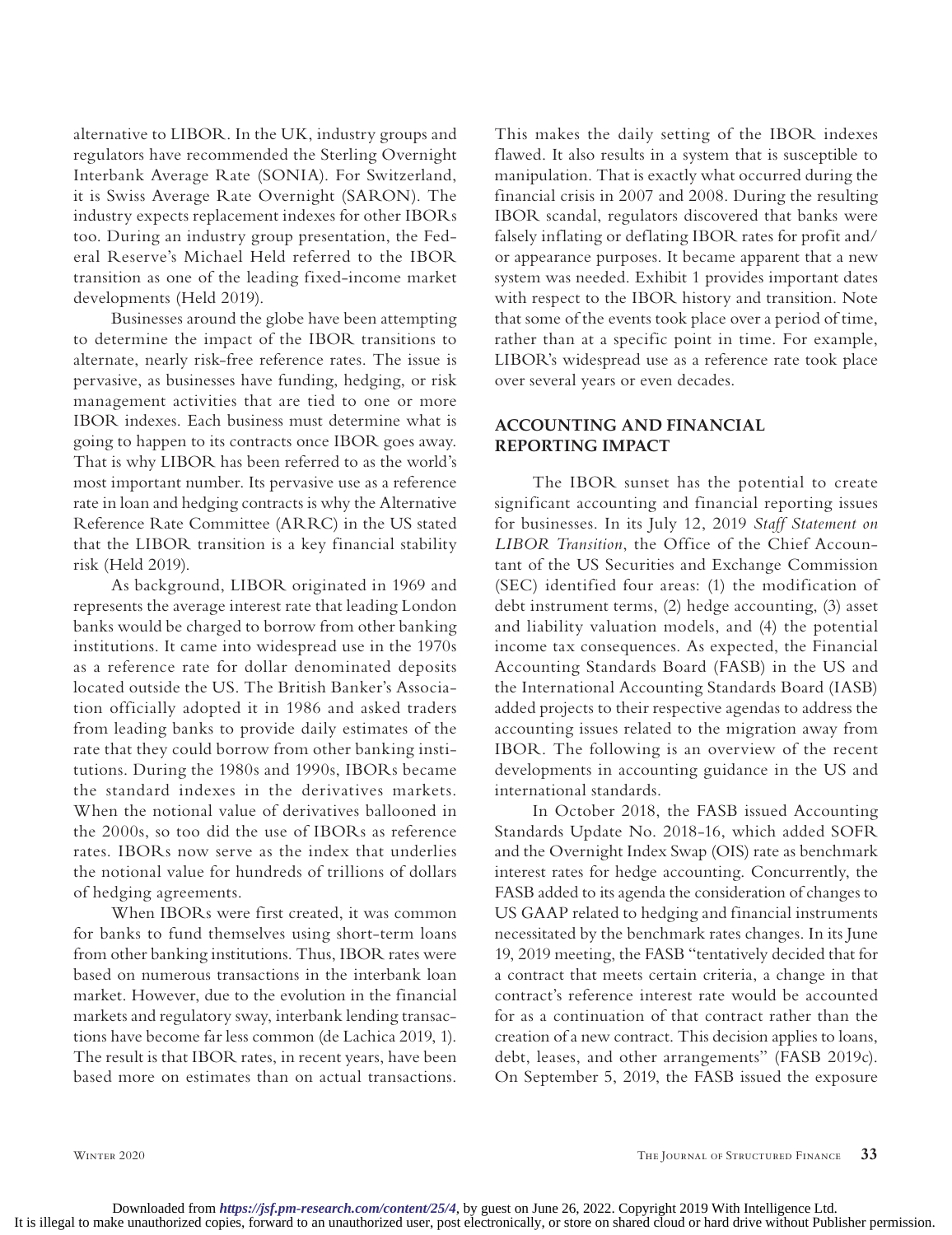# **E x H I B** I **T** 1 **Timeline of Prior and Upcoming IBOR Events**



draft, *Reference Rate Reform (Topic 848), Facilitation of the Effects of Reference Rate Reform on Financial Reporting* (FASB 2019b), to ease stakeholder concerns regarding accounting for contract modifications and hedge accounting during the reference rate migration period. The amendments proposed in the exposure draft would apply to contract modifications and hedging relationships through December 31, 2022.

In its June 2018 meeting, the IASB added a research project on IBOR reform to its active research agenda. In May 2019, the IASB published the exposure draft, *Interest Rate Benchmark Reform,* which addresses financial reporting issues in the period before the benchmark rate is replaced. The end date for application, it was noted, is likely to follow different timelines in different markets and jurisdictions (IASB 2019b ¶BC32). This exposure draft provided exceptions to specific forward-looking analysis in hedge accounting requirements in IFRS 9 *Financial Instruments* and IAS 39 *Financial Instruments: Recognition and Measurement*, "such that entities would apply those hedge accounting requirements assuming the interest rate benchmark on which the hedged cash flows and cash flows of the hedging instrument are

based is not altered as a result of interest rate benchmark reform" (IASB 2019b ¶BC5). In September 2019, the IASB issued the final amendments (IASB 2019c), *Interest Rate Benchmark Reform (Amendments to IFRS 9, IAS 39 and IFRS 7)*, with clarifications to the exposure draft related to *macro hedges*, a group of items designated as a hedged item, and disclosures, in addition to application of the amendments to hedges of both interest rate and foreign currency risks, and providing some relief from the retrospective effectiveness assessment by allowing in some circumstances hedge accounting continuation when hedge ineffectiveness exceeded the 80% to 125% range. (IASB 2019a) As for financial reporting issues after the existing benchmark rates are replaced, the IASB will monitor developments and assess whether any action should be taken as more information becomes available (IASB 2019b).

One of the financial reporting areas where the IBOR sunset is expected to have a significant impact is on commercial and financial contracts, including corporate and municipal bonds and loans, floating rate mortgages, asset-backed securities, consumer loans, interest rate swaps, and other derivatives (SEC 2019).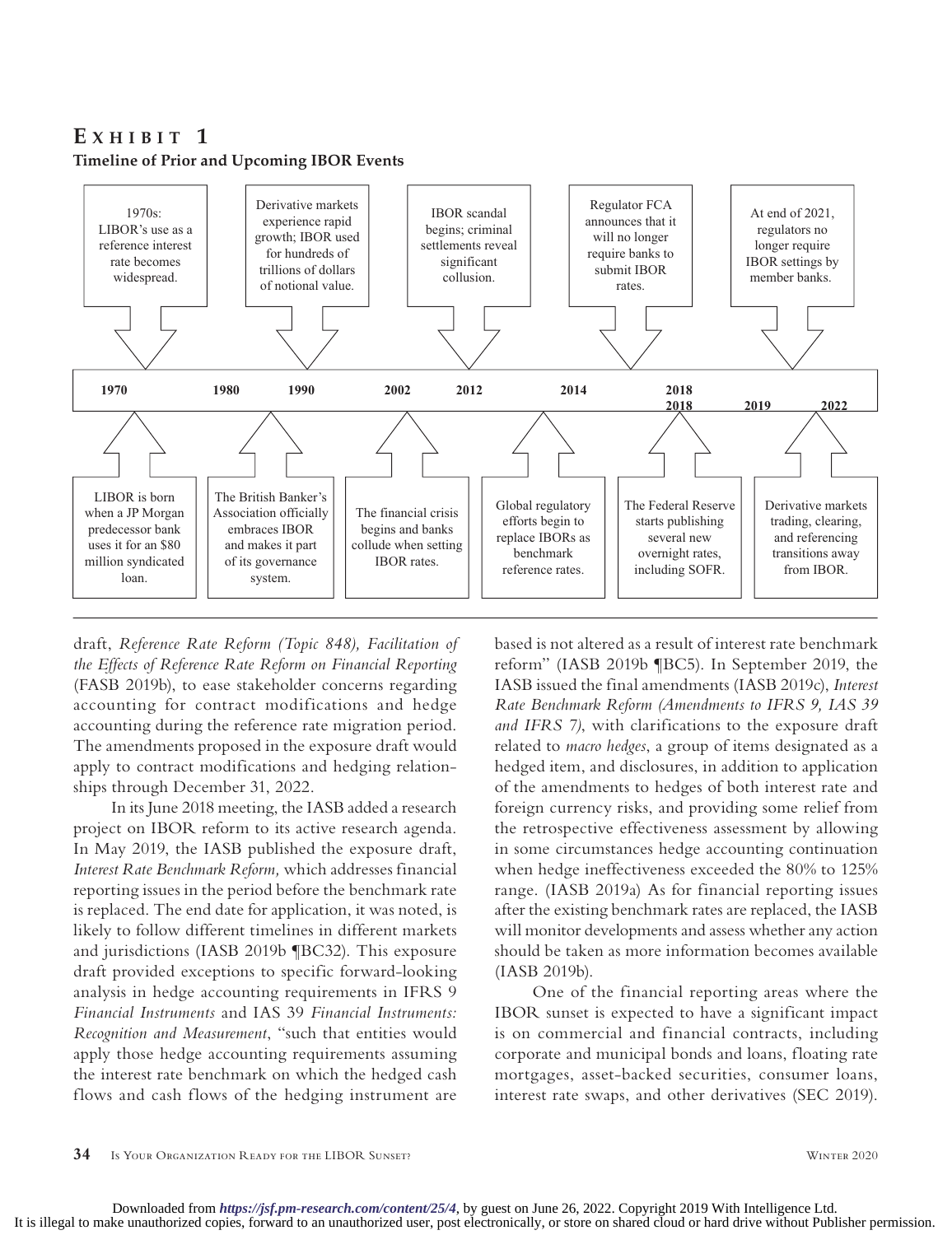Contracts with floating rates based on an IBOR index that extend beyond 2021 may trigger contract fallback provisions or require contract renegotiation. Stakeholders expressed concern for the limited time horizon for evaluating a "significant volume of contracts and other arrangements" (FASB 2019b, 1) to determine if the contract modifications precipitated by the IBOR sunset constitute the continuation of existing contracts or the establishment of new contracts. According to current US GAAP, to determine if the modification or renegotiation of a nontroubled debt instrument based on IBOR results in a substantially different debt instrument, the 10% test should be employed. According to this test, modification of a debt contract is deemed to represent an extinguishment of the old debt instrument and the issuance of a new debt instrument "if the present value of the cash flows under the terms of the new debt instrument is at least 10 percent different from the present value of the remaining cash flows under the terms of the original instrument" (FASB 2019a). The difference between the net carrying value of the original debt instrument and the fair value of the new debt instrument is recognized as a gain or loss in income when the modification occurs (FASB 2019a). If the 10% threshold is not reached, the debt instrument is not considered substantially changed. Thus, there is no de-recognition of the debt instrument, the effective interest rate is reset prospectively, and no gains or losses are recognized in income. FASB's recently issued exposure draft on *Reference Rate Reform* (2019b, Topic 848) provides an Optional Expedient for accounting for modifications of contracts related to receivables (Topic 310), debt (Topic 470), and leases (Topic 842) if the contract modifications relate directly to the reference rate replacement (FASB 2019b). If the contract modifications meet the criteria specified in the topic, "the entity shall account for and present the modified contract as a continuation of the contract existing before the modification for reference rate reform" (FASB 2019b) rather than as a de-recognition or extinguishment of the IBOR-based contract and the creation of a new contract. For debt the 10% test is not applied. For receivables and debt meeting the criteria, the effective interest rate would be prospectively adjusted. Leases meeting the criteria would not be re-measured or reassessed. (FASB 2019b, 2).

Similar to US GAAP, general international reporting guidance indicates that when a *substantial modification* of the terms of an existing financial debt instrument occurs, it should be accounted for as an extinguishment of the original financial instrument and the creation of a new financial instrument (IASB 2018) normally resulting in gains or losses in current income (IASB 2018). IFRS describes two possible accounting treatments when the modification of contractual cash flows of a financial instrument does not result in derecognition. According to IFRS 9 paragraph 5.4.3, the gross carrying amount of the financial instrument is recalculated as the present value of the modified contracted cash flows, using the original (IBOR-based) effective interest rate (IASB 2019). The modification gain or loss is recognized in income. Alternatively, the modification may qualify for treatment as a periodic re-estimation of cash flows to reflect the movements in the market rates of interest. This treatment alters the effective interest rate used prospectively, but normally not the carrying amount of the financial instrument materially (IASB 2018, ¶B5.4.5).

A second financial reporting area where the IBOR sunset is expected to have a significant impact is in hedge accounting. Under established accounting guidance, changes in reference rates from IBOR to fallback or renegotiated rates may cause de-designation of the hedging relationships requiring the recording of the borrowing, investment, or derivative at fair value. Initial and subsequent changes in the value of the dedesignated hedging instruments are recognized as current period gains or losses resulting in greater income statement volatility. The potential for de-designation of the hedging relationship relies on a number of issues, including changes in the effectiveness of the hedge, and the significance of the rate modification and changes to the hedging documentation.

The effectiveness of the hedge relationships will need to be determined for the alternative rates. Statistical methods and models are commonly used to demonstrate hedge effectiveness both at inception and on an ongoing basis. Some of the IBOR replacements, including SOFR do not have a rich historical database for use in demonstrating the prospective effectiveness of a hedge relationship. As a result, new pricing models may be needed.

Although it is expected that the IBOR replacement will be broadly equivalent, it is possible that under the replacement benchmark rate hedge accounting requirements might not be met. Both FASB and IASB provide some relief to the de-designation of hedging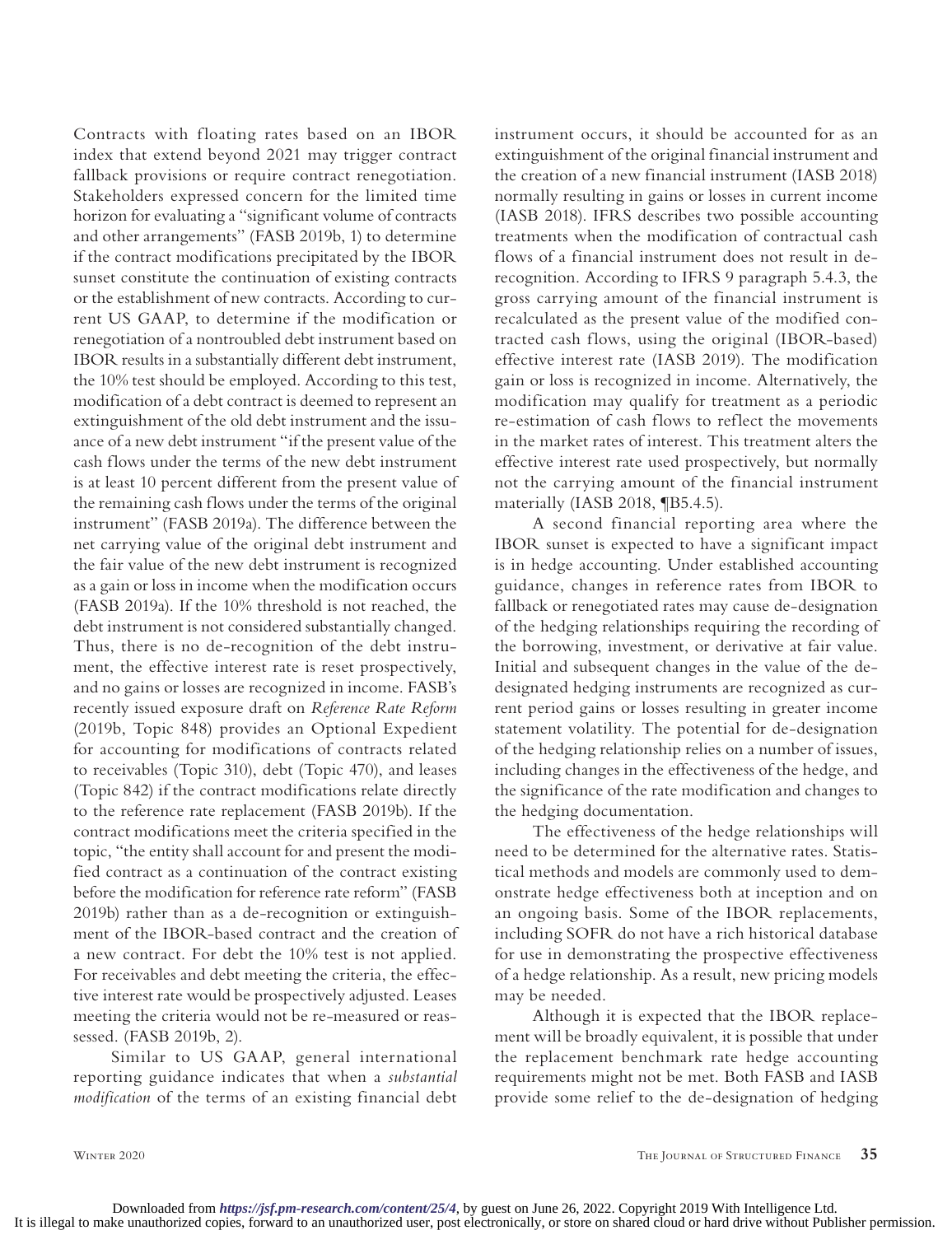relationships during the reference rate migration. FASB's Exposure Draft (2019b) on *Reference Rate Reform* (Topic 848) provides an Optional Expedient to the pre-existing requirements related to changes in the critical terms of a hedging relationship that may be applied if the reference rate of the hedging instrument or the hedged item or the hedged forecasted transaction is a discontinued IBOR rate. According to the Exposure Draft, certain changes, in response to the reference rate migration, in the critical terms (including changes in eligible benchmark rates) of a designated hedging instrument in a fair value hedge, cash flow hedge, or net investment hedge will not result in a de-designation of the hedging relationship (FASB 2019b). These changes to rebalance or adjust the hedging relationship may include changes in the proportion of the designated hedged item or the derivative designated hedging instrument, adding derivatives to designated hedging instruments, or, for a cash flow hedge, a change in the method used to assess the effectiveness of the hedge (FASB 2019b).

In its September, 2019 final amendments for *Interest Rate Benchmark Reform,* the IASB (2019a) provided that during the reference rate migration period, when determining whether a forecast transaction is highly probable in a cash flow hedge, it should be assumed that "the interest rate benchmark on which the hedged cash flows are based … is not altered as a result of the interest rate benchmark reform" (¶6.8.4). In the September, 2019 amendments to IAS 39, the IASB provided some relief from retrospective effectiveness assessment by allowing hedge accounting to continue even when, due solely to rate reform uncertainties, hedge effectiveness falls outside the 80% to 125% range (IASB 2019a).

The documentation requirements from the inception of the hedge relationship under both US GAAP and IFRS are specific and extensive. The transition away from IBOR requires up-dating hedge documentation. According to FASB's Exposure Draft, if the *optional expedient* is elected, changes made to the hedging relationships are to be noted in an addendum to the hedge documentation. This addendum is to be provided at the time the entity performs its first assessment of hedge effectiveness after the change (FASB 2019b).

IBOR rates are a key input in discount rates used to value a wide range of assets and liabilities on the entity's balance sheet. Areas of the balance sheet that rely on valuation models that may be affected by the IBOR sunset include assets such as financial instruments, contract sales assets, leases and pensions, and long-term liabilities such as those related to derivatives, loans, bonds, mortgages, leases, pensions, and certain provisions. IBOR may be used in nonfinancial asset impairment models, and as a basis for determining late payments in some non-financial contracts, for asset return measures and funding costs. The direction and magnitude of the difference between the IBOR and the replacement rate have ramifications not only for the valuation of assets and liabilities on the balance sheet, but for comprehensive income and, frequently, profit and loss, as well. A negative effect on income would likely result from decreases in asset valuations and increases in liability valuations. The impact of the changes to asset and liability valuations would be expected to occur over multiple reporting periods as contracts are renegotiated and fallback provisions are activated. These changes would diminish comparability of financial statement information over time, and increase earnings volatility in these reporting periods.

Additionally, the IBOR sunset is expected to have potential income tax consequences. These consequences could be varied and far-reaching depending upon the taxing jurisdictions. Firms should not forget to consider the impact on their transfer pricing approaches.

The previous discussion is a brief look at some of the potentially significant accounting and financial reporting accounting issues related to the IBOR sunset. For more information on the accounting treatments related to specific assets, liabilities, and equity reserves, refer to the relevant authoritative releases.

The accounting issues (and precipitating taxation effects) as a result of LIBOR's sunset could be significant for your organization. This warrants proactive and comprehensive consideration in the near future.

# **HOW FIRMS SHOULD APPROACH TRANSITION**

In light of the potential accounting-related issues that could likely arise from the migration from IBOR, firms should evaluate their exposure and operationalize a plan to make the transition. It is important that accounting and finance professionals realize that not just banks are at risk. A quote from Mayer Hoffman McCann P.C. in 2019, illustrates the point: "On the surface, the loss of a benchmark interest rate appears to only affect lending and financial services organizations. The repercussions from the loss of LIBOR, however,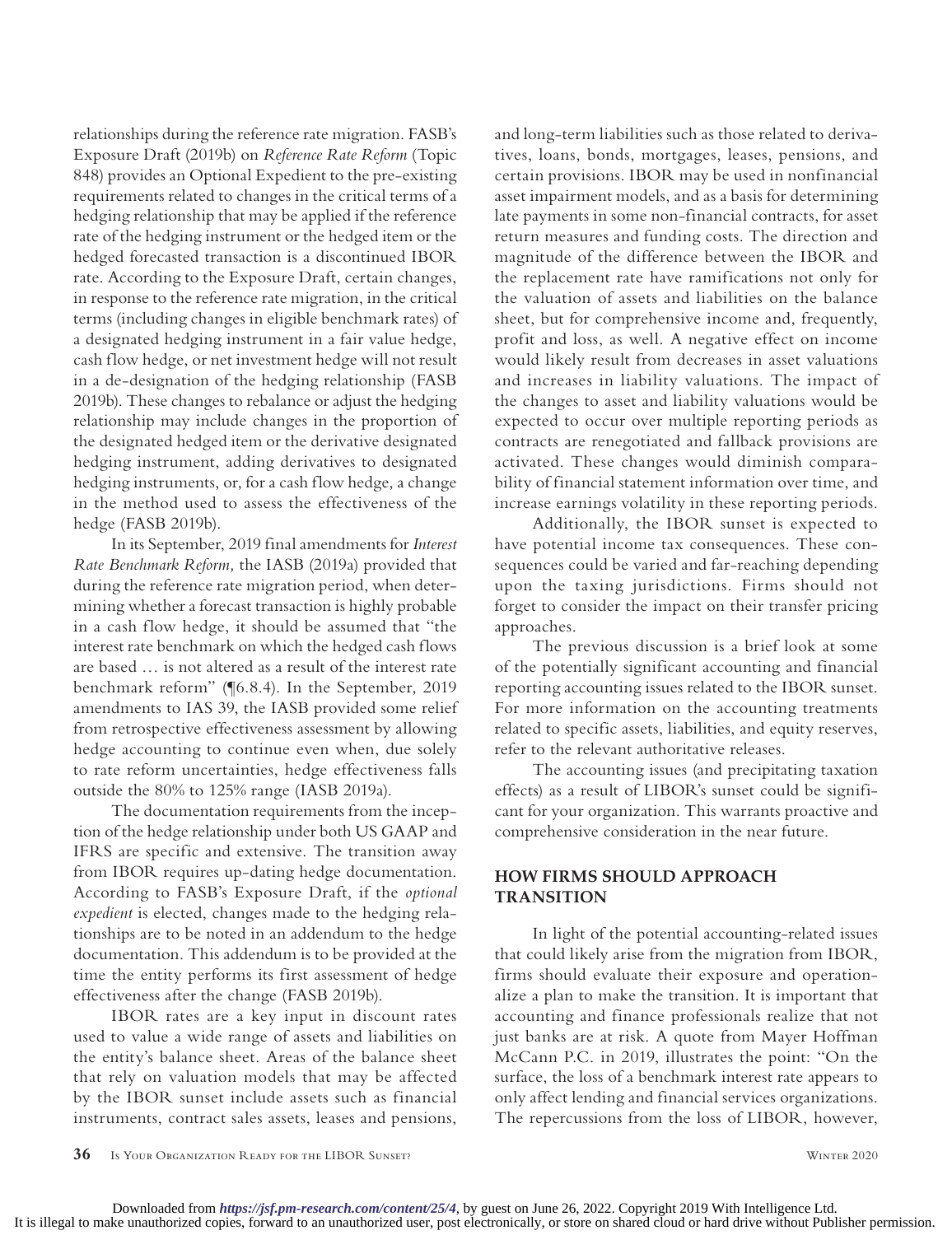could be felt much more broadly. Many contracts, loans, and other types of financial business arrangements may have references to LIBOR that will need to be modified" (https://www.mhmcpa.com).

To approach the task, it is important to make an inventory of the impacted contracts. Particularly significant are those with maturities after 2021, including derivatives and loan contracts, as well as any other valuations. Firms need to identify hedges that rely on IBORbased rates, evaluate their effectiveness in a post-IBOR environment, and identify their risk exposure. Additionally, the assets and liabilities evaluations that rely on IBOR-based rates need to be identified and new evaluation models must be established.

#### **Renegotiation of Contracts**

For most firms, doing an analysis of IBOR replacement will likely be time consuming and costly; however, it is imperative to do so. Once a firm has determined its IBOR exposure, it must obtain legal opinions as to whether the contracts could be modified or renegotiated. IBOR based debt contracts and hedge agreements that are eligible for modification should state a new index and new fallback arrangements (more on fallbacks in the following). Contracts that cannot be modified, or those with no fallback provisions, will have to be renegotiated. In a recent study by JCRA consultants and Travers Smith LLP (https://www.jcragroup.com), 83% of firms reported that they have not yet begun to renegotiate contracts, and only 2% have completed renegotiations. That study also found that 75% of the responding firms stated that they have IBOR-linked contracts that will mature after the IBOR sunset in 2021. Joshua Roberts of JCRA asserts that: "There is going to be a huge amount of renegotiation of contracts in the next few years, and we are concerned that many firms may leave this to the last minute. This will create a significant issue of capacity as there is only a finite number of legal advisers with the expertise necessary to renegotiate these contracts."

#### **Alternative Rate**

In 2018, ARRC and FASB identified SOFR as a replacement rate for IBOR. In "Leaving LIBOR: A Landmark Transition," J.P. Morgan identifies some important differences between IBOR and SOFR.

They report that IBOR is an unsecured index rate but SOFR is a secured index rate; IBOR is comprised of various maturities but SOFR is a single overnight rate; IBOR has a built-in credit component but SOFR carries minimal credit risk; IBOR is partially transactionbased but SOFR is wholly transaction-based; and IBOR (three-month) is comprised of \$500 million underlying transactions but SOFR is comprised of \$750 billion underlying transactions (https://www.jpmorgan.com). As SOFR is a secured rate (IBOR is unsecured), SOFR is generally lower than IBOR. Therefore, a spread adjustment is necessary. The International Swaps and Derivatives Association "is developing spread adjustments for the derivatives market; ARRC has agreed to work on this for cash markets." (LSTA https://www .lsta.org). The IBOR and SOFR differences will likely impact not only derivatives, but other contract negotiations as well. This includes spread adjustments and market valuations of existing contracts and instruments.

#### **Best Practices**

To approach the transition task, a firm's strategy should include several important components. In the following, we have summarized key elements to be considered.

To begin, firms must determine their exposure to the sunsetting of LIBOR, and develop and implement a plan to address the transition. This is best accomplished by forming a team charged with studying the scope and impact on your organization and developing and implementing a plan, with the team leader holding a senior-level position to facilitate continuous progress and upper-management support (de Lachica 2018). Determining exposure may not be easy, because many financial contracts are not in electronic form, making the task arduous (Ernst & Young, 2018). The team must develop a procedure to examine such contracts. Thus, devising an efficient and successful method to find and extract key data in contracts, including fallback terms, is critical (Ernst & Young 2018). Because this process will likely be time consuming, firms should start as early as possible (Twomey 2019). Operational assessment should involve identifying existing "systems, models and processes that are linked to current IBORs," and inventory management should allow for monitoring exposures and insuring a portfolio of both cash products and hedging agreements (Ernst & Young 2018).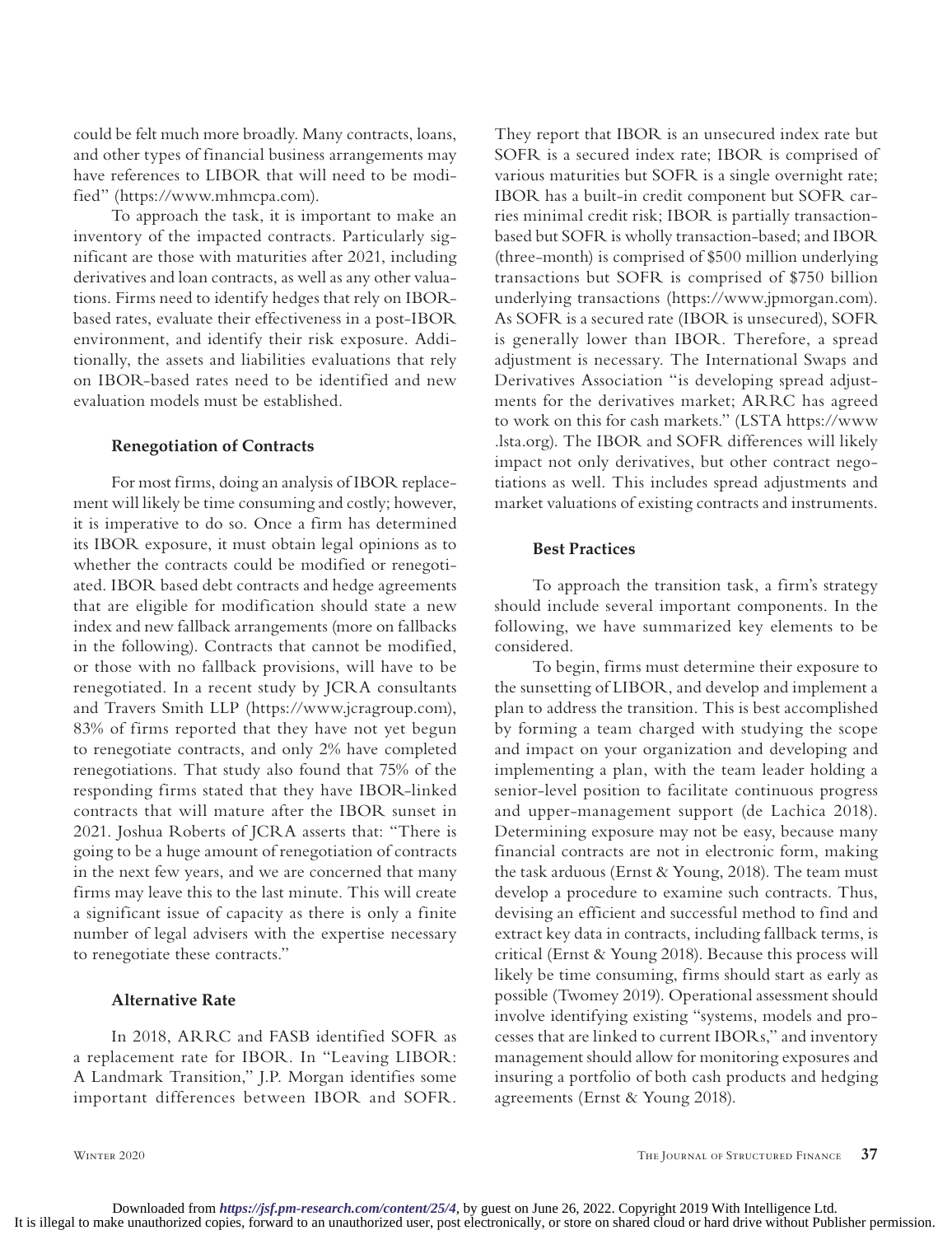Once assembled, the team should study the ultimate effect on reported income and other accounting considerations before any contracts are modified or renegotiated because volatile reported earnings could result (PwC 2018). Such earnings trends are unfavorable to markets so the possible affects should be examined. Also, any necessary renegotiation of terms could also affect accounting outcomes; other parties to the contract may be unwilling to accept proposed modifications and amendments that will affect their reported earnings negatively (Ernst & Young 2018). Again, resolving these issues will likely be time consuming.

Once the transition team has determined the scope and impact, it should categorize exposure between those contracts/instruments that are maturing before the IBOR sunset, and those that have longer maturities, and identify contracts that may require renegotiation (de Lachica 2018).

Because of the relatively short window of opportunity to get the transition under control, the Loan Syndications and Trading Association (LSTA) indicates that firms should not wait until 2021 to discontinue the practice of writing new contracts that reference IBOR (LSTA 2018). The report suggests including strong fallback provision language going forward. LSTA suggests that fallback provisions should include language that names the reference rate, specifies the event(s) that would trigger transition from the referenced rate, a description of the spread adjustment that would result when transition occurs, and a description of the amendment process (LSTA 2018).

The ARRC has released fallback language recommendations for both floating rate notes and syndicated loans that include the features stated previously. For spread adjustments, the suggested language for floating rate notes includes reference to a "waterfall" (a series of sequenced computations) that results in the spread adjustment that would be used to modify the successor rate (Xu et al. 2019). For more on the waterfall sequence, see "ARRC Releases Recommended Fallback Language for Floating Rate Notes and Syndicated Loans" by Xu et al. (2019). As described, SOFR is generally lower than IBOR so the spread adjustment would result in a "SOFR + Spread" that would equal a rate similar to the IBOR rate. The ARRC has released fallback language for both bilateral business loans and securitizations (ARRC 2019).

According to a recent report (Ernst & Young 2018), the transition team's impact assessment should

# **E x H I B IT 2**

## **Suggested Sequence of Activities**

- 1. Form a team led by a key person to accomplish the following steps.
- 2. Initiate a procedure to examine contracts and extract information.
- 3. Determine firm's exposure to the sun-setting of IBOR.
- 4. Identify contracts that will need renegotiation.
- 5. Examine existing IBOR related internal procedures.
- 6. Design a plan to address the transition.
- 7. Assess the possible effect of the response on net income.
- 8. Implement the plan to address the transition.
- 9. Continue to monitor guidance from rule makers.
- 10. Communicate with appropriate stakeholders.

*Notes: This is a suggested general sequence. Variations may be more appropriate for specific companies.*

be comprehensive and include assessments of products, legal contracts, risk, operational considerations, and inventory management. The report also suggests that product assessment should include features such as "maturity, optionality, counterparty, client segment, business and jurisdiction." Contract assessment should ascertain the nature and extent of fallback provisions; and risk assessment should include an analysis of the income, liquidity and solvency effects of moving to a new benchmark.

It is also valuable to communicate information regarding the firm's transition efforts to all stakeholders. Such communication should be tailored to the specific concerns and informational needs of the particular group(s). In the event that the transition is not smooth for a certain firm, having communicated fully with its stakeholders will promote trust and confidence in the organization's efforts.

Finally, firms should also continue to monitor guidance from rule makers going forward (PwC 2018), and should develop strategies to continually communicate with and update all parties involved, both internally and externally, and continue to assess all contracts and LIBOR linked instruments during the transition period (Ernst & Young 2018).

The aforementioned is not intended to be an exhaustive list; rather, it is the basic elements that should be included in any IBOR transition strategy. Exhibit 2 provides a suggested sequence of the activities. Firms must decide on the best approach based on their particular holdings and vulnerabilities.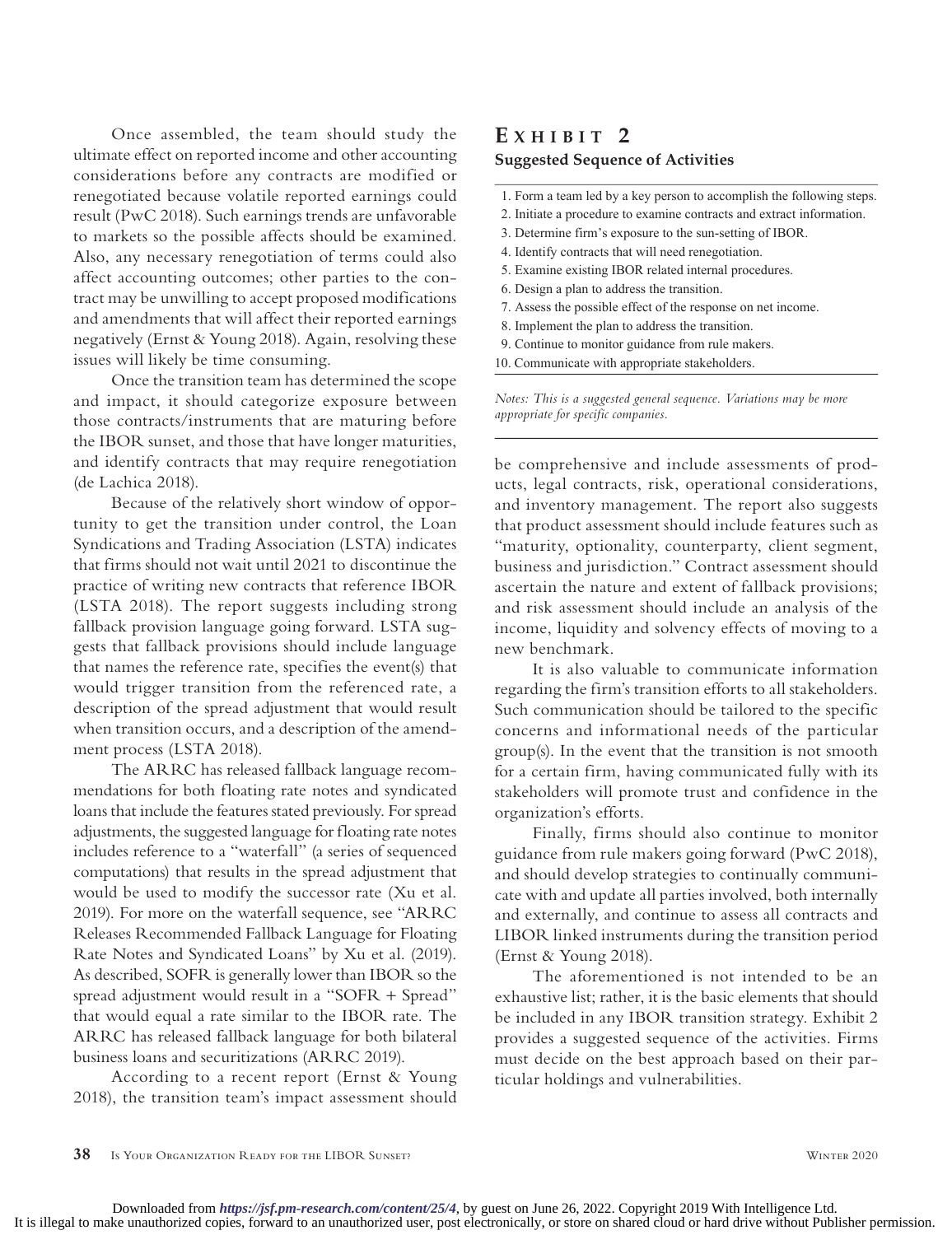## **SUMMARY**

At the end of 2021, banking regulators will no longer encourage or require member banks to provide IBOR submissions. The transition away from IBOR will impact trillions of dollars of loans, bonds, and hedging instruments. The transition is expected to have wideranging impacts. It will not only impact companies that have borrowed or lent funds based on an IBOR index and that have one or more derivative contracts based on an IBOR index, but also companies with assets and liabilities subject to valuation models that rely on IBORbased discounting rates (Brown et al. 2018). In this article, we provide a brief history of the actions taken thus far by regulators and market participants pertaining to the IBOR transition, provide an explanation of the issues and resulting accounting implications, and suggest best practices to manage the transition. The motivation of this article is to underscore the importance of the issue and its wide-ranging impact. Last, it is crucial that business start preparing now for the upcoming transition.

### **REFERENCES**

Alternative Reference Rates Committee (ARRC). 2019. "ARRC Releases Recommended Fallback Language for Bilateral Business Loans and Securitizations." [https://www.](about:blank) [newyorkfed.org/medialibrary/Microsites/arrc/files/2019/](about:blank) [ARRC-May-31-2019-announcement.pdf.](about:blank)

Brown, L., M. Randall, J. Taurae, and S. Thompson. 2018. "A Look at Current Financial Reporting Issues." [https://www](about:blank) [.pwc.com/sg/en/insurance/assets/ifrs17-current-financial](about:blank)[reporting.pdf.](about:blank)

de Lachica, E. 2018. "Concerns Related to the Impending Replacement of LIBOR." [https://www.bdo.com/insights/](about:blank) [business-financial-advisory/valuation-business-analytics/](about:blank) [concerns-related-to-the-impending-replacement-of-l.](about:blank)

de Lachica, E. 2019. "Impending Replacement of LIBOR Prompts Concerns." *Accounting Today*. [https://www.](about:blank) [accountingtoday.com/opinion/impending-replacement-of](about:blank) [-libor-prompts-concerns](about:blank).

Ernst & Young. 2018. "How Will You Respond to IBOR Transition?" [https://www.ey.com/Publication/vwLUAssets/](about:blank) [ey-how-will-you-respond-to-IBOR-transition/%24File/ey](about:blank)[how-will-you-respond-to-IBOR-transition.pdf](about:blank).

Financial Accounting Standards Board. 2018. *Accounting Standards Update No. 2018-16 October 2018, Derivatives and Hedging (Topic 815)*. Norwalk, CT: Financial Accounting Foundation.

——. 2019a. *Accounting Standards Codification*. Norwalk, CT: Financial Accounting Foundation.

——. 2019b. "Exposure Draft: Reference Rate Reform (Topic 848)." Norwalk, CT: Financial Accounting Foundation. [https://www.fasb.org/cs/Satellite?cid=11761732890](about:blank) [25&pagename=FASB%2FDocument\\_C%2FDocumentPag](about:blank) [e&mc\\_cid=44c4806fc6&mc\\_eid=9f07d1d682.](about:blank)

——. 2019c. Media Advisory 06-19-19. [https://www.fasb.](about:blank) [org/cs/Satellite?cid=1176172859120&pagename=FASB%2F](about:blank) [FASBContent\\_C%2FNewsPage.](about:blank)

Held, M. 2019. SOFR and the Transition from LIBOR. Remarks by Michael Held on February 26, 2019. [https://](about:blank) [www.bis.org/review/r190318f.htm.](about:blank)

International Accounting Standards Board. 2014. *IAS 39, Financial Instruments: Recognition and Measurement*. London, England: IFRS Foundation.

——. 2018. *IFRS 9, Financial Instruments*. London, England: IFRS Foundation.

——. 2019a. IASB Update August 2019, Interest Rate Benchmark Reform (Agenda Paper 14). [https://www.ifrs.](about:blank) [org/news-and-events/updates/iasb-updates/august-2019/.](about:blank)

——. 2019b. *IFRS Standards Exposure Draft ED/2019/1, Interest Rate Benchmark Reform*. London, England: IFRS Foundation.

——. 2019c. *IFRS Standards, Interest Rate Benchmark Reform, Amendments to IFRS 9, IAS 29 and IFRS 7*. London, England: IFRS Foundation.

Loan Syndications and Trading Association. 2018. LIBOR Fallback (Consultations) Are Here! [https://www.lsta.org/](about:blank) [news-resources/libor-fallback-consultations-are-here/.](about:blank)

PwC. 2018. "A Look at Current Financial Reporting Issues." [https://www.pwc.com/gx/en/audit-services/ifrs/publications/](about:blank) [pwc-financial-reporting-impacts-from-replacement-of-libor](about:blank)[and-other-interbank-offered-rates-pwc-in-depth.pdf](about:blank).

Winter 2020 The Journal of Structured Finance **39**